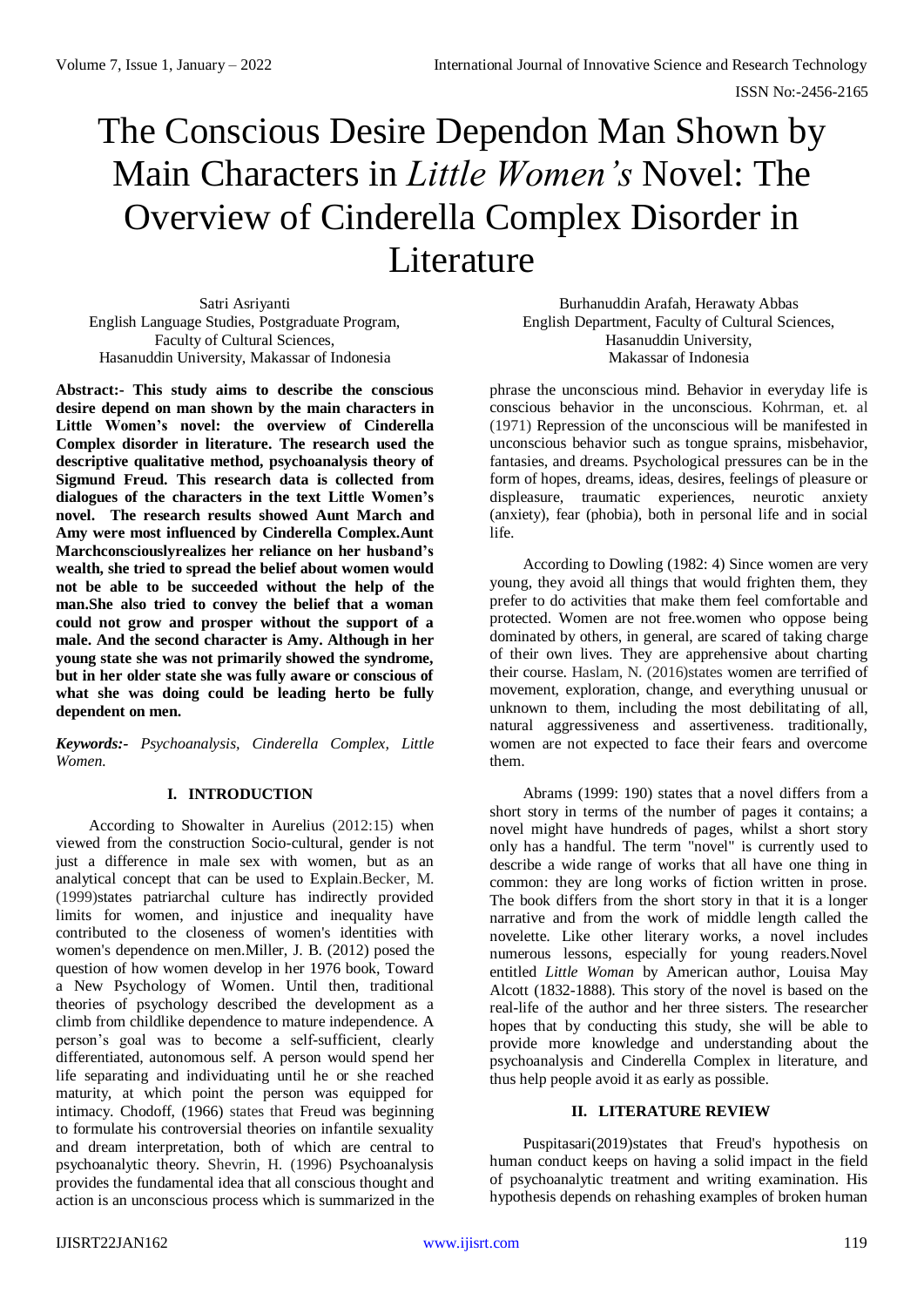conduct that he saw while treating patients with intense subject matters for a long time. Bain (1859) said the oblivious psyche/ unconscious mind impacts human conduct since it houses impressions of dread, memory, delight, struggle, and agony, in addition to other things. Freud in Niaz et al. (2019) states the memories that are stored in the unconscious are mostly from the past, particularly from childhood, while Jung accepts that these recollections are from the past as well as have future and current ramifications. He also believes that these memories are particular to the individual and are linked to his or her ancestors. Spiro, (2017) said the sentiments of attachment that a boy has for his mother are referred to as the "Oedipus Complex" by Sigmund FreudPsychoanalysis is named after the connection between dreams and literature; these conscious and unconscious sensations originate in people's thoughts.

Psychoanalysis, basing his thinking on unconscious processes that shape behavior and all behavioral deviations as a result of unconscious processes. Psychoanalysis does not aim or seek anything except the discovery of the subconscious in mental life (Freud 2002:424). The process of unconsciousness as psychic energy that gets continuous repression without sublimation will cause symptoms that result in neuroses and continue to mental disorders. Segal, H. (1978)For Freud, a dream is a (hidden) fulfillment of a desire (repressed or ignored) or in other words, a dream is a kind of code. The symbols that appear in dreams are symbols of the unconscious being repressed.Hossain (2017: 4) explained that if the psychoanalysis theory applied toward literary works, then the implementation of the theory would focus on one of the following terms, they are the author, where the theory is utilized to study the author, either his life or the relation between the author and the literary work itself; The characters in the story, where the theory is applied to one or more characters, and the psychoanalysis will explainthe behaviors and motives of the characters; The audience, where the theory is used on why people enjoy the literary work. The theory is also applied to the work to examine the function of language and symbolism in the work. Psychoanalytic principles impact authors and writers, which are mirrored in characters in the literary work and also in their minds.

Freud (1920)said the "Id," is an innate part of the unconscious that is suppressed by the "superego," our conscious awareness of society's moral values, and the "ego," which does not allow clashes to occur when people are going to participate in our dream life with the help of the "ego" part of their personality. In dreams, there are no social constraints, and the "ego" would assist it in expressing sentiments connected to the "id." In many cases, the wants of the id can be met through a process of late fulfillment. The ego will eventually allow the conduct, but only when the time and place are right. The "superego" educates people's conduct as a teacher beyond the age of five, and repressed sentiments, as well as feelings that makeup people content in dreams, might surface in our dreams at the proper time and place. In people's dreams, they play the roles of director, actor, and interpreter.

Dowling, (1982:86) the first person who introduced Cinderella Complex in her book Cinderella Complex; Woman's Hidden Fear from Independence, describes Cinderella Complex as suppressed attitudes and anxieties, which corresponds to Sigmund Freud's psychoanalytic ideas. Perrault's Cinderella exemplifies how the heroine of the narrative must be "rescued" by a man of royal substance and assisted by external powers to get attention and esteem. Cinderella holds no resentment against her oppressors, the stepsisters, and stepmother; instead, she is courteous and compassionate. A woman is taught through this narrative that to endure such tyranny, she must be patient and good and wait for the day when the reward for such perseverance arrives in the shape of a man. As a result, young women are socialized to be dependent. Its plot is based on the idea that women should be "attractive, courteous, graceful, hardworking, submissive, and docile." Cinderella functions as a patriarchal tool, creating and fostering psychological reliance in women. Not only that, after some time out in the world, even ladies who have graduated from college are affected by this syndrome. They began to be tugged by that old longing for protection, the wish to be protected, as the first pleasure of independence faded and dread rose in its stead. Dowling further stated that the Cinderella concept typically affects adolescent females, stopping them from finishing their schooling and hastening their adolescent years. Women who have already finished higher education are particularly vulnerable to Cinderella mentality. Dowling (1982: 4) also explains that Cinderella Complex arises when a woman has a strong need to be protected and cared for by others, particularly males. Furthermore, Douvan's studies state that females do not influence their journey toward independence until they are eighteen or older (1982: 101).

A novel just like other literary works, includes numerous lessons, especially for young readers. This Cinderella Complex syndrome is also revealed in a novel entitled *Little Woman.* This story of the novel is based on the real-life of the author and her three sisters. In the novel, Jo March remembers her life from the past to the present, then tells the story of the March sisters who were determined to live their lives according to their respective choices. The researcher is highly interested to discuss Cinderella Complex syndrome which is still less known by women in general. As a woman, the researcher believes that this Cinderella Complex developed in her environment without the victims' knowledge. Thus, the researcher hopes that by conducting this study, she will be able to provide more knowledge and understanding about the syndrome, and thus help people avoid it as early as possible, because, according to Dowling (1982: 64), Cinderella Complex is used to target girls as young as sixteen or seventeen, preventing them from attending college and forcing them into early marriages. Since the current research is about Cinderella Complex syndrome which has a lot of relation about a thought or mental state of women that has a relationship with psychology that is why the researcher thinks that the psychoanalysis approach is the most suitable approach method for the research.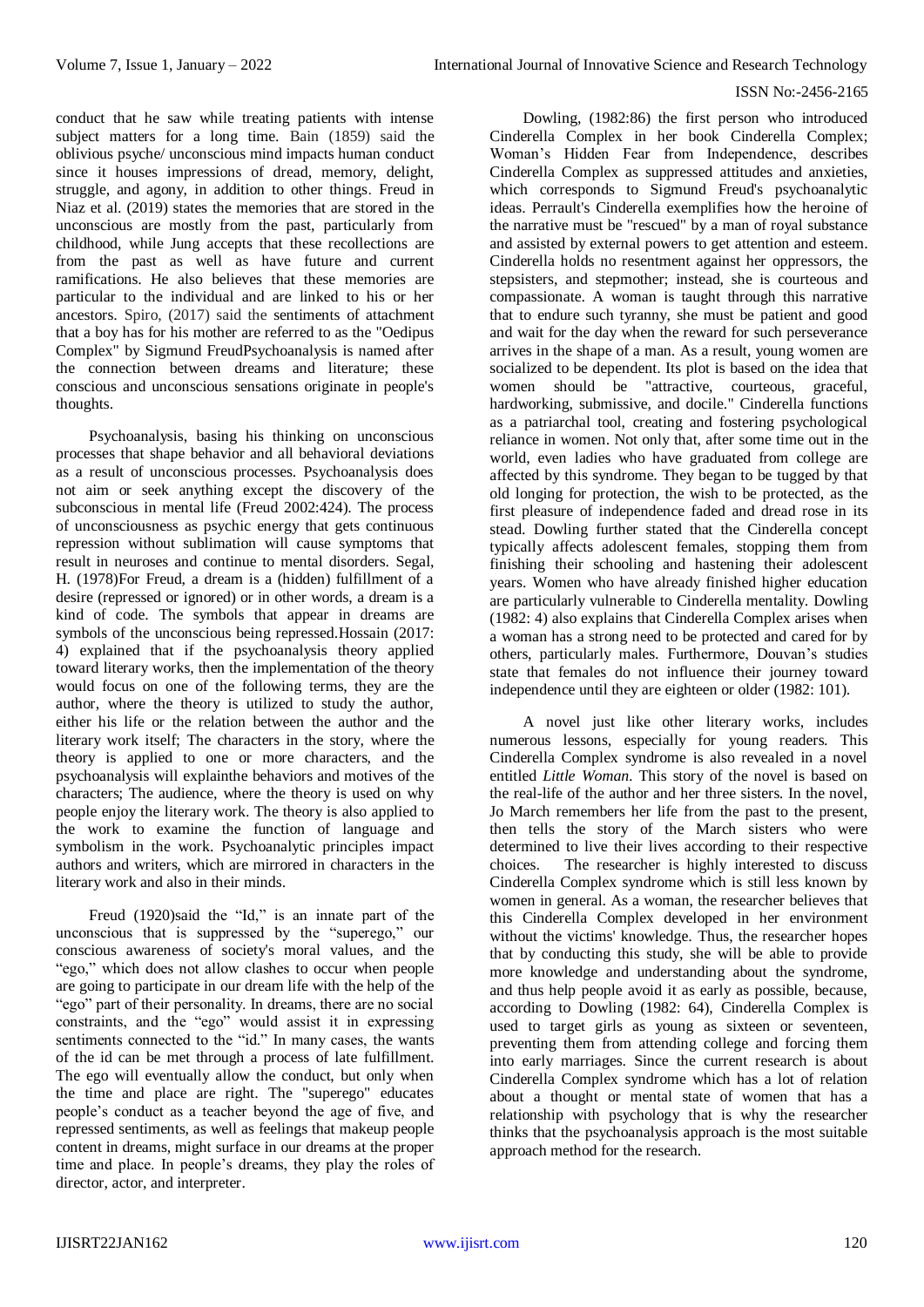## **III. METHODOLOGY**

Purwaningsih, et al.,(2020) noted that qualitative study is conducted naturally using descriptive data. It means that in the identification of the data descriptive, the qualitative study was used to determine the methodology of this research. To identify literary works as psychology and literature, data was gathered. The descriptive qualitative method was used in this research because this research focuses on the Cinderella Complex syndrome of the female characters in Louisa May Alcott's Little Women novel, and this research has nothing to do with numbering or calculation. That is why a qualitative method is the best method for the research the data resource of this research is the Little Women novel written by Louisa May Alcott. It has two volumes, the first volume was published in 1868, and the second volume was published in 1869. The total pages of both volumes are 664.The psychoanalysis was used to analyze the behavior and thoughts of the female characters in Louisa May Alcott's Little Women, and Cinderella Complex was used as the indicator to find Cinderella Complex represented by female characters in Louisa May Alcott's Little Women. The data was found in the dialogues and monologues of the female characters.

# **IV. FINDINGS AND DISCUSSION**

- *a. Aunt March* Data 1
	- Aunt March : "Not yet. I've something to say to you, and I must free my mind at once. Tell me, do you mean to marry this Cook? If you do, not one penny of my money ever goes to you. Remember that, and be a sensible girl"
	- Meg : "I shall marry whom I please, Aunt March, and you can leave your money to anyone you like,"
	- Aunt March : "Highty-tighty! Is that the way you take my advice, Miss? You'll be sorry for its by-and-by when you've tried love in a cottage and found it a failure"

Meg :" It can't be a worse one than some people find in big houses,"

Aunt March : "Now, Meg, my dear, be reasonable and take my advice. I mean it kindly and don't want you to spoil your whole life by making a mistake at the beginning. You ought to marry well and help your family. It's your duty to make a rich match and it ought to be impressed upon you" (Alcott, 1868: 322-323).

Meg and Aunt March were debating what sort of men Meg should marry in the context of the dialog above. Aunt March, based on the speech, was the character that displayed Cinderella Complex. In this dialog, Aunt March consciously warned Meg to rethink whether the decision she made was right or wrong because she wanted to marry a cook who did not meet the standards of economic adequacy according to

Aunt March's wishes. From these data, it shows that Aunt March is very consciously dependent on men.

Data 2

|     | Aunt March : "This Rook is poor and hasn't got any<br>rich relations, has he?"                                                                                                                                                                                                                                                                                                 |
|-----|--------------------------------------------------------------------------------------------------------------------------------------------------------------------------------------------------------------------------------------------------------------------------------------------------------------------------------------------------------------------------------|
| Meg | : "No, but he has many warm friends."<br>Aunt March: "You can't live on friends, try it and see<br>how cool they'll grow. He hasn't any                                                                                                                                                                                                                                        |
| Meg | business, has he?"<br>: "Not yet. Mr. Laurence is going to help<br>him"                                                                                                                                                                                                                                                                                                        |
|     | Aunt March: "That won't last long. James Laurence is<br>a crotchety old fellow and not to be<br>depended on. So, you intend to marry a<br>man without money, position, or business,<br>and go on working harder than you do now<br>when you might be comfortable all your<br>days by minding me and doing better? I<br>thought you had more sense, Meg"<br>(Alcott, 1868: 323) |

Meg and Aunt March were debating about what sort of men Meg should marry in the context of the abovedialogue. According to the conversation, the characters who demonstrated Cinderella Complex were Meg and Aunt March. Meg was insisted on marrying the man she chose and defending him by expressing how she and her husband would still rely on other people, meanwhile Aunt March was still on her point.

Meg in this conversation tried to defend her future husband from the argument of Aunt March by expressing her reliance not only on her husband but also on being dependent on others. Aunt March on other hand, was quite contrary against Meg, where she argued that relying on others was not a very wise thing to do, however, she kept insisting Meg marry a wealthy man, so Meg would only rely on her husband.

Data 3

Aunt March : "I wish you well, my dear, I heartily wish you well, but I think you'll be sorry for it, you've got a treasure, young man, see that you deserve it" (Alcott, 1868: 355)

Aunt March, who was present at Meg's wedding, is the focus of the monologue above. Aunt March was the figure who had Cinderella Complex, as seen by the speech. Even though that Aunt March was finally yieldedto Meg's choice to marry the man she chose, Aunt March was still showing her thought of marrying a wealthy man. Aunt March's statement above indicated an aspect of Cinderella Complex. Similar to the previous data where Aunt March insisted on making her niece marry a wealthy man, it also occurred in this data. She thought that Meg would regret her decision later by marrying a non-wealthy man.

Practically she was not showing Cinderella Complex, it was more on pushing the idea of Cinderella Complex to others, in this case, to her niece. Aunt March, herself was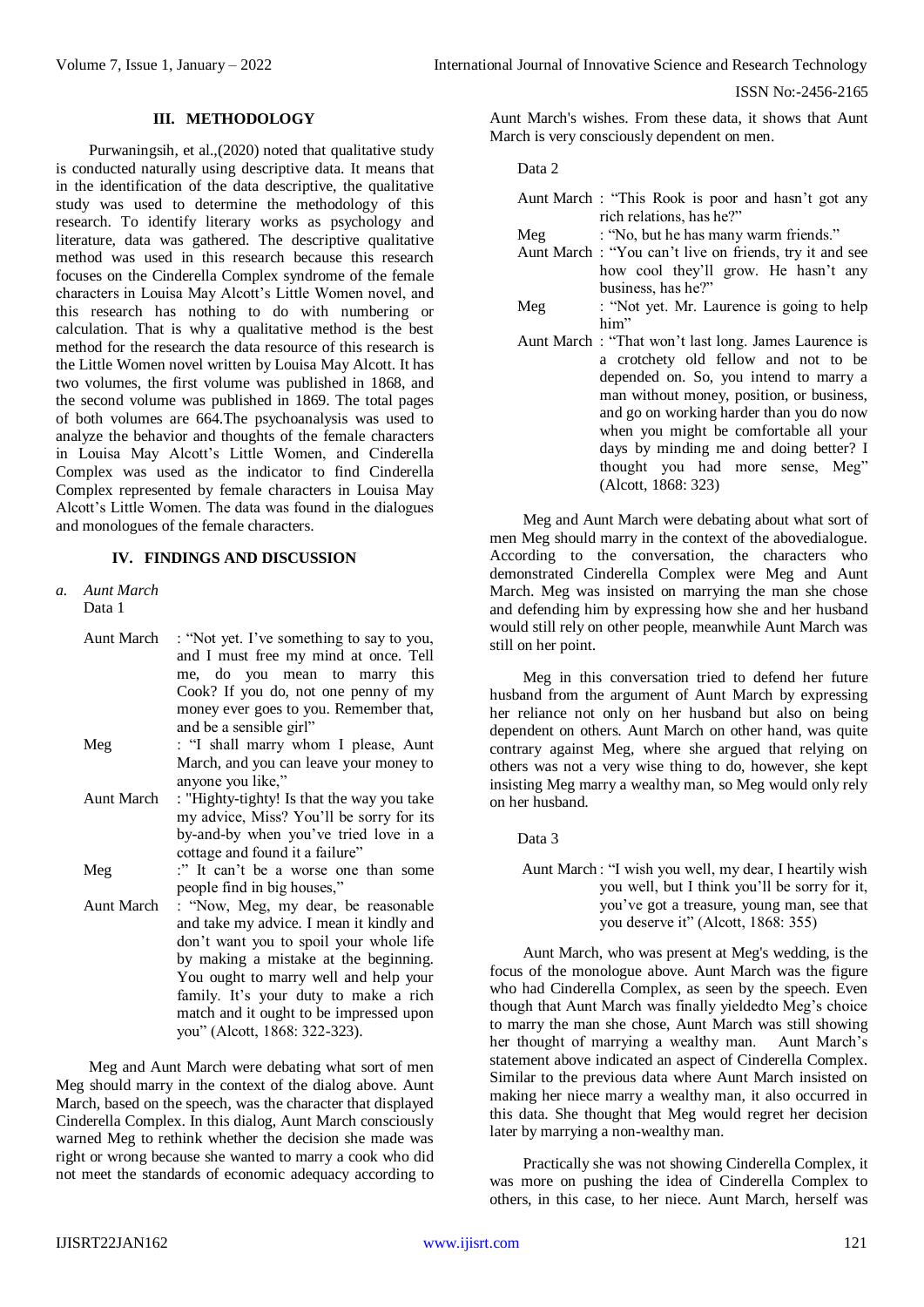described as an old widow who lived in wealth and was only companied by her servants and pets. Quite different from some old characters in most narratives which are described as having wisdom, Aunt March was depicted with more stubbornness and temper. Her fortune which presumably came from her late husband was the main cause of her having the idea of relying upon one man, or in her words "marry well" was the only way for a woman to be successful and happy in her life. She tried to put this idea on her niece, Meg. As has been mentioned earlier, Aunt March who had a great fortune and was highly dependent on it caused her to make a self-concept where she thought that without a rich man or a rich husband, a woman could never be happy and prosperous. Thus, even she was not practicing Cinderella Complex and more on spreading the ideas of it, Aunt March was still considered as hugely impact with Cinderella Complex. The worst part about Aunt March having the condition was that she was well aware of her Cinderella Complex notions and attempted to transmit them purposefully to others.So, it can be concluded that she very consciously has dependent her life on men.

| b. | Amy<br>Data 4 |                                                                                                                                                                              |
|----|---------------|------------------------------------------------------------------------------------------------------------------------------------------------------------------------------|
|    | Amy           | : "It isn't a mere pleasure trip to me, girls, it<br>will decide my career, for if I have any<br>genius, I shall find it out in Rome, and will<br>do something to prove it." |
|    | Jo            | : "Suppose you haven't?"                                                                                                                                                     |
|    | Amy           | : "Then I shall come home and teach<br>drawing for my living."                                                                                                               |
|    | Jo            | : "No, you won't. You hate hard work, and<br>you'll marry some rich man, and come<br>home to sit in the lap of luxury all your<br>days," (Alcott, 1868: 433).                |
|    |               |                                                                                                                                                                              |

The discussion above takes place in the context of Jo and Amy who were arguing about Amy being chosen by her Aunt to visit Rome. Amy was the character who demonstrated Cinderella Complex, as seen by the conversation. Amy was described by Jo as a person who is fond of wealth and being luxurious. Amy's description by Jo indicated it. In the dialogue above, Amy was describing what she wanted to do during her travel. What Amy mentioned was sounded like an act of independence, however, Jo had another description about her. she described her sister who would not do what she said, and instead relied on the man to become wealthy. The things that Jo was explained cannot be proved based on the current chapter on the novel yet, but deeper in the novel, it would be proofed eventually in another data. The way Jo described Amy was depicting Amy who hated to work but demand prosperity and luxury, which is considered immature behavior.

Data 5:

like him, and we get on comfortably together. He is handsome, young, clever enough, and very rich—ever so much richer than the Laurences. I don't think his family would object, and I should be very happy, for they are all kind, well-bred, generous people, and they like me. Fred, as the eldest twin, will have the estate, I suppose, and such a splendid one it is! A city house in a fashionable street, not so showy as our big houses, but twice as comfortable and full of solid luxuries, such as English people believe in. I like it, for it's genuine. I've seen the plate, the family jewels, the old servants, and pictures of the country place, with its park, great house, lovely grounds, and fine horses. Oh, it would be all I should ask! And I'd rather have it than any title such as girls snap up so readily, and find nothing behind. I may be mercenary, but I hate poverty and don't mean to bear it a minute longer than I can help. One of us must marry well. Meg didn't, Jo won't, Beth can't yet, so I shall, and make everything okay all round. I wouldn't marry a man I hated or despised. You may be sure of that, and though Fred is not my model hero, he does very well, and in time I should get fond enough of him if he was very fond of me, and let me do just as I liked" (Alcott, 1868: 445).

The context of the preceding monologue is a part of Amy's letter to her family when she was overseas. From what can be seen from the dialogue, the character that showed Cinderella Complex was Amy. Amy described her intention of marrying a wealthy man. In the dialogue above, Amy was describing her intention to marry a man, at first, she only explained about the man status who was well breed, wealthy, etc., without showing any type of Cinderella Complex. However, near the end of her letter, she mentioned her reason and stated that one of the siblings should marry well, or in the other words, marry a wealthy man. As the story progressed, Amy had a storyline in which she was chosen as a companion by Aunt March. From that event, it can be assumed that Amy was taken care of by her Aunt to become a noblewoman with a lady-like personality. Even though that it was not mentioned in the novel, but the way Amy mentioned why she should marry a wealthy man supported the assumption.

Amy barely had any personal maturity and always considered her appearance as the most important to her, not only that, since her family had a servicethat always helped her chores which made her become a little bit independent, at least when she was younger. Then, in her older state of age, she started to produce a negative about herself, not only on how insignificant her talent was according to her, but the worse part was she thought about becoming a gold digger (a person whose romantic pursuit of, relationship with, or marriage to a wealthy person or solely motivated by a desire for money).For these reasons, Amy was considered on having Cinderella Complex and was majorly impacted by it. Although in her young state she was not primarily showed the syndrome, but in her older state she was fully aware or

Amy : "Now I know Mother will shake her head, and the girls say, 'Oh, the mercenary little wretch!', but I've made up my mind, and if Fred asks me, I shall accept him, though I'm not madly in love. I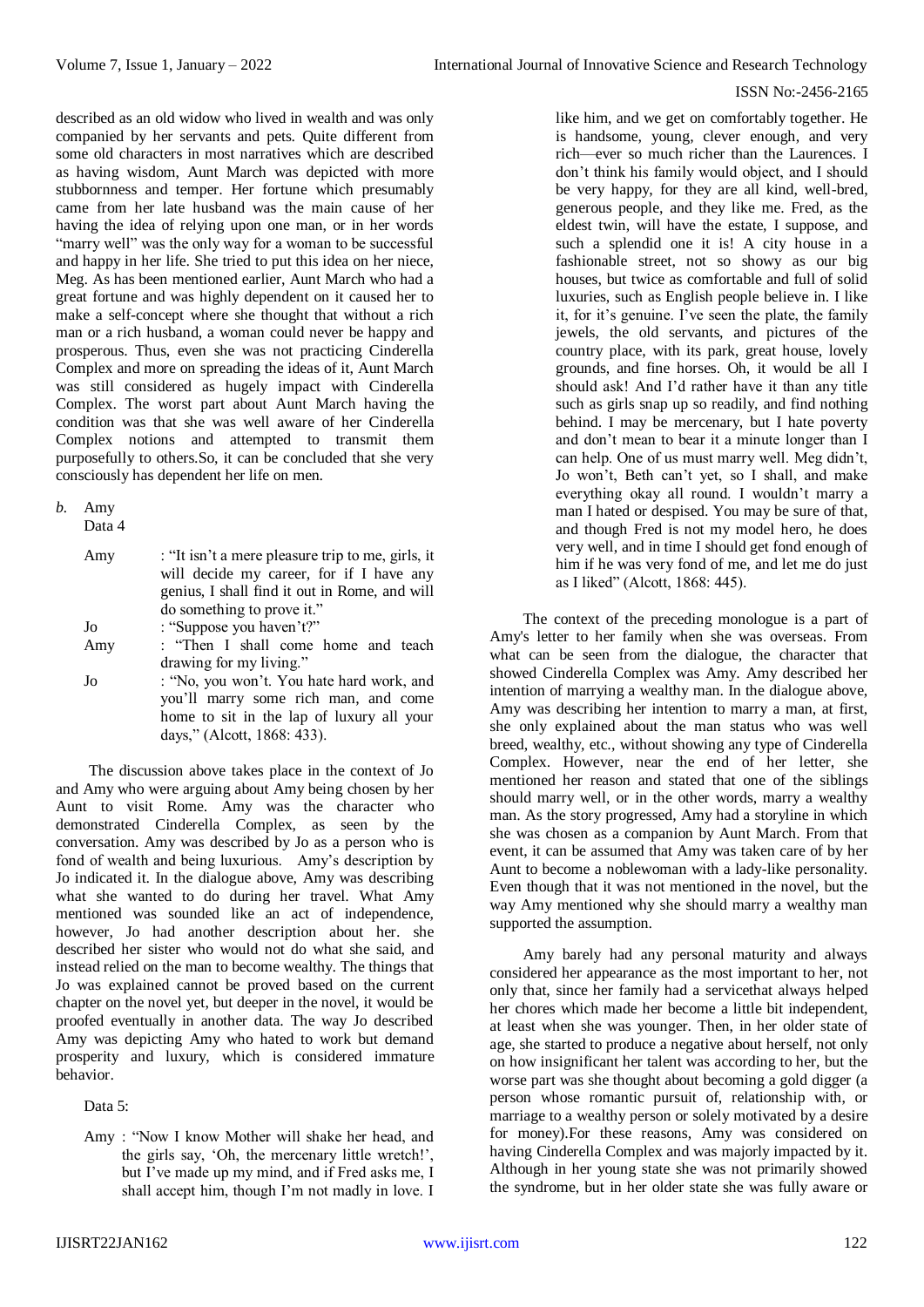conscious of what she was doing could be leading to herself being fully dependent on men.

# **V. CONCLUSION**

Aunt March and Amy are usedto representthe conscious desire depend on man shown by the main characters in *Little Women's* novel as the overview of Cinderella Complex disorder in literature. The extent to which a character is influenced by Cinderella Complex varies depending on how Cinderella Complex influences their behavior and thoughts, specifically consciousness. Aunt March was described as an old widow who lived in wealth and was only companied by her servants and pets. Quite different from some old characters in most narratives which are described as having wisdom, Aunt March was depicted with more stubbornness and temper. Her fortune which presumably came from her late husband was the main cause of her having the idea of relying on one man, or in her words "marry well" was the only way for a woman to be successful and happy in her life. She tried to put this idea on her niece, Meg. Not only consciously realize her reliance on her husband's wealth, but she was also tried to spread the belief about women would not be able to be succeeded without the help of men. Thus, even she was not practicing Cinderella Complex and more on spreading the ideas of it, Aunt March was still considered as hugely impact with Cinderella Complex. The worst part about Aunt March having the condition was that she was well aware of her Cinderella Complex notions and attempted to transmit them purposefully to others. Amy was suffered even more from Cinderella Complex syndrome because she stated about her reliance on men consciously. She literally mentioned her desire to marry a wealthy man in order to gain success and prosperity. The character Amy most dominated relying on men.

## **REFERENCES**

- [1.] Abrams, M. H. (1999). A Glossary of Literary terms (7th ed.). Boston: Heinle&Heinle.
- [2.] Alcott, L.M., (1868). Little Women.England: Penguin Books Ltd.
- [3.] Arafah, B., Abbas, H., & Hikmah, N. (2021). Saving the Environment: Environmental Lessons in Colin Thiele's February Dragon. Journal of Language and Research, 12 (6), 935-941.
- [4.] Aurelius, E. H. (2012). Theoretical foundation. *Women's Language: An Analysis of Style and Expression in Letters Before 1800*. Sweden:Nordic Academic Press.
- [5.] Bain, A. (1859). The Emotions and The Will. London: John W. Parker and Son.
- [6.] Baker, K. K. (2007). Bionormativity and the Construction of Parenthood. *Ga. L. Rev.*, *42*, 649.
- [7.] Becker, M. (1999). Patriarchy and inequality: Towards substantive feminism. *U. Chi. Legal F.*, 21
- [8.] Calhoun, J. F., &Acocella, J. R. (1990). Psychology of Adjustment and Human Relationship. New York: Mc Graw Hill, Inc.
- [9.] Chaplin, J. P. (1985). Dictionary of Psychology. New York: Bantam Doubleday Dell Publishing Group.
- [10.] Chodoff, P. (1966). A critique of Freud's theory of infantile sexuality. *American Journal of Psychiatry*, *123*(5), 507-518.
- [11.] Dowling, C. (1982). The Cinderella Complex, Women's Hidden Fear of Independence. New York: Pocket Books.
- [12.] Fatimah, E., &Istiani, I. (2020). Cinderella Syndrome of Working Women in Cyber Literature. E-Structural (English Studies on Translation, Culture, Literature, and Linguistics), 3(02), 131-144.
- [13.] Freud, S. (1920). A general introduction to psychoanalysis. New York: Boni and Liveright.
- [14.] Hasanah, U., Arafah, B., & Abbas, H. (2021). The Values of Character Education in Pullman's The Golden Compass. *Multicultural Education*, 7(1), 142- 148.
- [15.] Haslam, N. (2016). Concept creep: Psychology's expanding concepts of harm and pathology. *Psychological Inquiry*, *27*(1), 1-17.
- [16.] Holland, N. N. (1999). The story of a Psychoanalytic Critic. *American Imago*, *56*(3), 245-259.
- [17.] Hossain, M. (2017). Psychoanalytic theory used in English literature: A descriptive study. Global Journal of Human-Social Science: Linguistics & Education, 17(1), 41-46.
- [18.] Irmawati, I., Arafah, B., & Abbas, H. (2020). The Lesson Life of Santiago As Main Character in Coelho's The Alchemist. *JurnalIlmuBudaya*, *8*(1), 32- 36.
- [19.] Kitzinger, C., & Wilkinson, S. (1995). Transitions from heterosexuality to lesbianism: The discursive production of lesbian identities. *Developmental Psychology*, *31*(1), 95-104.
- [20.] Kohrman, R., Fineberg, H. H., Gelman, R. L., & Weiss, S. (1971). Technique of child analysis: Problems of countertransference. *International Journal of Psycho-Analysis*, *52*, 487-497.
- [21.] Miller, J. B. (2012). *Toward a new psychology of women*. Boston: Beacon Press.
- [22.] Niaz, A., Stanikzai, S. M., & Sahibzada, J. (2019). Review of Freud's psychoanalysis approach to literary studies. *American International Journal of Social Science Research*, *4*(2), 35-44.
- [23.] Ogden, T. (1997). Reverie and metaphor: Some thoughts on how I work as a psychoanalyst. *International Journal of Psycho-Analysis*, *78*, 719-732.
- [24.] Purwaningsih, Arafah, B., & Abbas, Herawary. (2019). An ambition of Infidelity "Emma Bovary" as Wife: Sexuality Problems. Medical ClinicaPractica, 3 (S1):100108, 1-3.
- [25.] Purwaningsih, Y. R., Arafah, B., Abbas, H., &Arafah, A. N. B. (2020). Psychological Disorder of Emma Bovary as a Wife toward Sexuality Dissatisfaction in Gustave Flaubert Madame Bovary. *Journal of Talent Development and Excellence*, *12*(3s), 1382-1389.
- [26.] Puspitasari, R. (2019). A Cinderella Complex Issue in Female Protagonists of Bronte's Jane Eyre and Meyer's Twilight: A Psychoanalytic Study [Unpublished doctoral dissertation]. Universitas Sanata Dharma Yogyakarta.